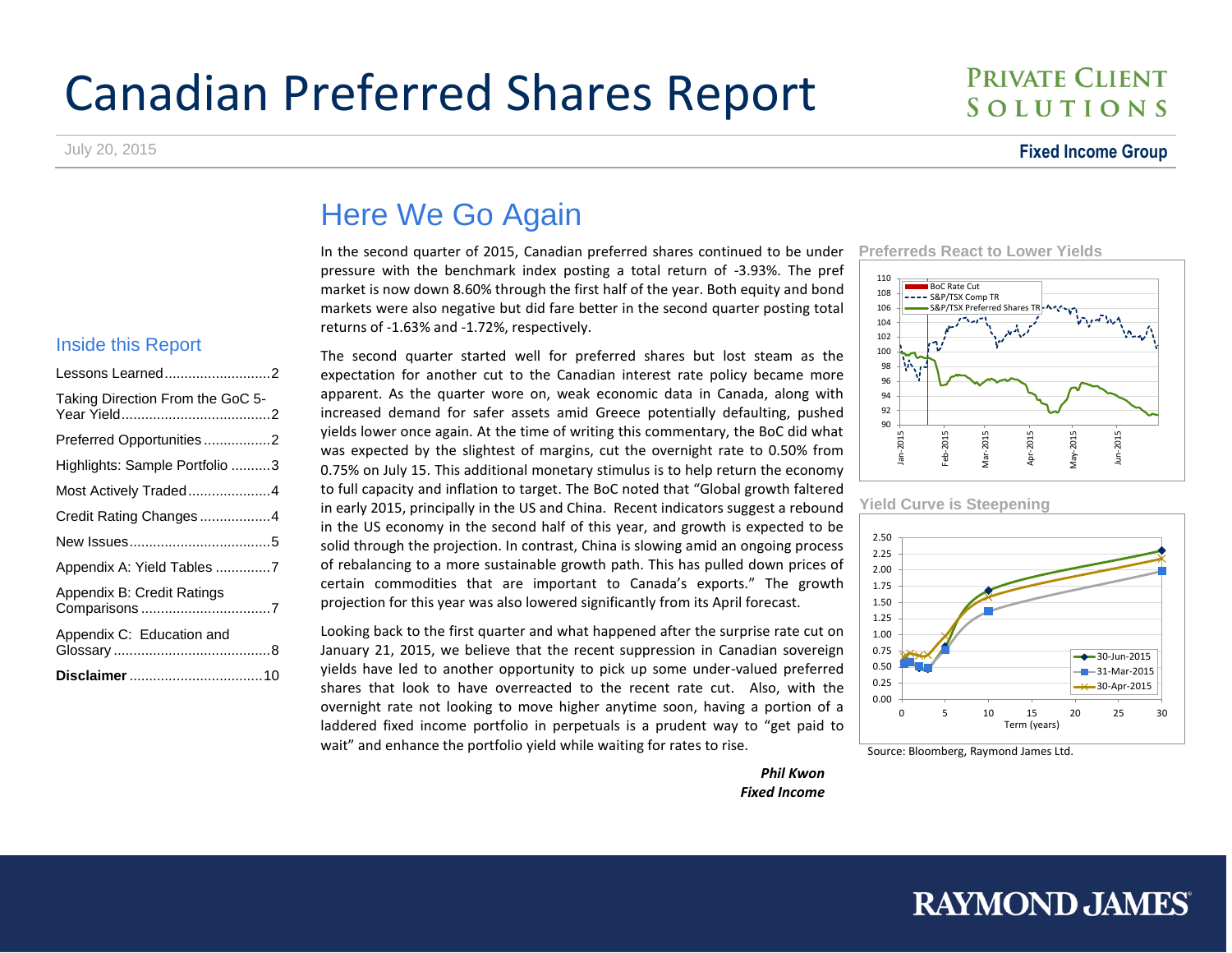#### <span id="page-1-0"></span>**Lessons Learned**

The majority (over 60% by market cap) of the preferred shares market is now made up of fixed-resets. Therefore, the movement of the Canadian Preferred Shares Index is primarly dictated by the action of fixed-resets and not as much by perpetuals (as in the past). As a reminder, below are some of the lessons learned and outlined in the previous quarterly report which showed why fixed-reset prices are positively correlated to Government of Canada (GoC) 5-year yield as opposed to the common misconception that the relationship should be negative.

- *Fixed-Resets Don't Always Mature or Get Called:* Fixed-reset preferred shares are a perpetual fixed income instrument that do not have a set maturity date, but have a call or reset date. These dates may act like a pseudo-maturity date at times, but unlike true maturities, it is not guaranteed. Though the majority of fixed-resets were called last year, we expect redemptions to be less common over the next year. The higher probability of a fixed-reset of being reset and not called are driving prices lower.
- *Fixed-Reset Dividends Can Go Up and Down:* When dividends are lowered, this is normally seen as a negative event. Investors should be reminded that with the majority of fixed-reset preferreds, the dividend being reset lower is not due to the credit quality of the issue, but the structure. A company's goal is to issue at the lowest yield acceptable to investors. When given the choice of resetting to a lower yield compared to the issuing environment the choice is simple. The potential of dividends getting reset lower is driving the prices of fixed-resets lower.

#### <span id="page-1-1"></span>**Taking Direction From the GoC 5-Year Yield**

The yield of the GoC 5-year bond (the reference rate used to reset a fixed-reset dividend) is nearly back down to a record low once again. This was last seen when the yield breeched 0.60% following the surprise BoC rate cut on January 21, 2015. Over the past several months, the preferred shares market, in particular fixedresets, have been taking direction from the GoC 5-year yield with a correlation of over 80%. Why is this relationship so strong? As the 5-year yield lowers, this increases the likelihood that a fixed-reset will be reset and have its dividend lowered. In turn, selling pressure is added to the preferred, which is especially true when the preferred approaches the reset date. This positive relationship was observed when the 5-year yield shot up from 0.75% to 1.10% at the end of April 2015 - we saw the pref market move in tandem and was up over 4%.



**Preferred Shares Correlation to the GoC 5-Year Yield** 

Source: Bloomberg, Raymond James Ltd.

#### <span id="page-1-2"></span>**Preferred Opportunities**

Currently, the market is not predicting another rate cut for the BoC, and with the potential for the GoC 5-year yield to rise later this year, we believe that there is an opportunity to pick up some preferred shares (listed below) that are attractively valued.

|                              |               |             |              |            |                   | Call         |              |
|------------------------------|---------------|-------------|--------------|------------|-------------------|--------------|--------------|
| <b>Issuer</b>                | <b>Symbol</b> | <b>DBRS</b> | <b>Price</b> | <b>Div</b> | <b>Reset Date</b> | <b>Price</b> | <b>Reset</b> |
| Altagas Ltd                  | ALA.PR.E      | $Pfd-3$     | \$22.34      | \$1.250    | 31-Dec-2018       | \$25         | 3.17%        |
| Bce Inc                      | BCE.PR.O      | Pfd-3H      | \$23.96      | \$1.138    | 31-Mar-2017       | \$25         | 3.09%        |
| Brookfield Asset Man         | BAM.PF.A      | Pfd-2L      | \$22.32      | \$1.125    | 30-Sep-2018       | \$25         | 2.90%        |
| <b>Brookfield Properties</b> | BPO.PR.A      | $Pfd-3$     | \$20.05      | \$1.188    | 31-Dec-2019       | \$25         | 3.15%        |
| Brookfield Renew Pow         | BRF.PR.C      | Pfd-3H      | \$20.21      | \$1.100    | 31-Jul-2019       | \$25         | 2.94%        |
| Can Western Bank             | CWB.PR.B      | $Pfd-3$     | \$22.29      | \$1.100    | 30-Apr-2019       | \$25         | 2.76%        |
| Capital Power Corp           | CPX.PR.C      | Pfd-3L      | \$17.62      | \$1.150    | 31-Dec-2018       | \$25         | 3.23%        |
| Enbridge Inc                 | ENB.PR.N      | Pfd-2L      | \$17.84      | \$1.000    | 01-Dec-2018       | \$25         | 2.65%        |
| Fairfax Finl Hldgs Ltd       | FFH.PR.K      | $Pfd-3$     | \$20.20      | \$1.250    | 31-Mar-2017       | \$25         | 3.51%        |
| Pembina Pipeline             | PPL.PR.G      | $Pfd-3$     | \$21.00      | \$1.125    | 01-Dec-2019       | \$25         | 2.94%        |
| Riocan REIT                  | REI.PR.C      | Pfd-3H      | \$20.00      | \$1.175    | 30-Jun-2017       | \$25         | 3.18%        |
| Veresen Inc                  | VSN.PR.C      | $Pfd-3$     | \$22.13      | \$1.250    | 31-Mar-2019       | \$25         | 3.01%        |

Source : Bloomberg, Raymond James Ltd. July 17, 2015.

\* Reset Spread is 5-Year Government of Canada Yield + rate indicated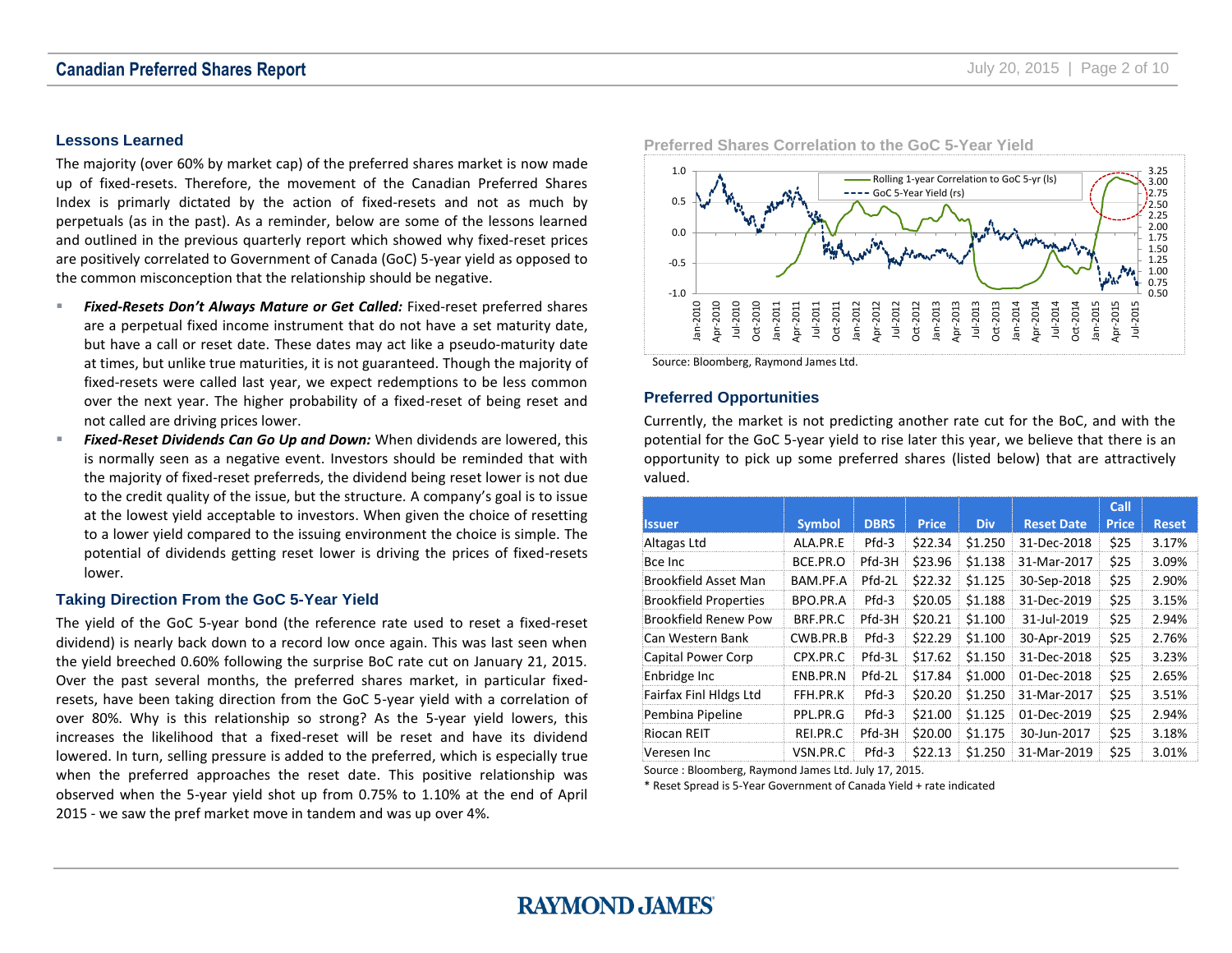### <span id="page-2-0"></span>Highlights: Sample Portfolio

| Highlights: Sample Portfolio    |                            |          |             |         |         |                      |                 |                |             |                       |            |               |             |        |
|---------------------------------|----------------------------|----------|-------------|---------|---------|----------------------|-----------------|----------------|-------------|-----------------------|------------|---------------|-------------|--------|
|                                 |                            |          |             |         |         |                      |                 |                |             |                       |            |               |             |        |
|                                 |                            |          |             |         |         |                      |                 |                |             |                       |            |               |             |        |
|                                 | <b>General Information</b> |          | Rating      |         | Pricing |                      | <b>Dividend</b> |                |             | <b>Possible Calls</b> |            |               |             |        |
| <b>Issuer</b>                   | <b>Series</b>              | Symbol   | <b>DBRS</b> | Par     | Last    | <b>Current Yield</b> | <b>Annual</b>   | <b>MMMM-DD</b> | Date        | Price                 | <b>YTC</b> | <b>Shares</b> | Value       | Weight |
| <b>Fixed Reset</b>              |                            |          |             |         |         |                      |                 |                |             |                       |            |               |             |        |
| BROOKFIELD ASSET MAN INC        | 32                         | BAM.PF.A | Pfd-2L      | \$25.00 | \$22.84 | 4.93%                | \$1.13          | MJSD-30        | 30-Sep-2018 | \$25.00               | 7.47       | 4,500         | \$102,780   | 9.9%   |
| <b>BROOKFIELD PROPERTIES CO</b> | AA                         | BPO.PR.A | Pfd-3       | \$25.00 | \$20.36 | 5.83%                | \$1.19          | MJSD-31        | 31-Dec-2019 | \$25.00               | 9.79       | 4,500         | \$91,620    | 8.8%   |
| FAIRFAX FINL HLDGS LTD          | K                          | FFH.PR.K | Pfd-3       | \$25.00 | \$19.90 | 6.28%                | \$1.25          | MJSD-31        | 31-Mar-2017 | \$25.00               | 19.41      | 4,000         | \$79,600    | 7.7%   |
| MANULIFE FINANCIAL CORP         | 9                          | MFC.PR.I | Pfd-2H      | \$25.00 | \$25.10 | 4.38%                | \$1.10          | MJSD-19        | 19-Sep-2017 | \$25.00               | 4.35       | 4,500         | \$112,950   | 10.9%  |
| POWER FINANCIAL CORP            |                            | PWF.PR.T | Pfd-1L      | \$25.00 | \$24.50 | 4.29%                | \$1.05          | JAJO-31        | 31-Jan-2019 | \$25.00               | 4.93       | 4,500         | \$110,250   | 10.6%  |
| RIOCAN REAL ESTATE INVST        | C                          | REI.PR.C | Pfd-3H      | \$25.00 | \$21.17 | 5.55%                | \$1.18          | MJSD-30        | 30-Jun-2017 | \$25.00               | 13.37      | 4,000         | \$84,680    | 8.2%   |
| TORONTO-DOMINION BANK           | 7                          | TD.PF.D  | Pfd-2       | \$25.00 | \$24.31 | 3.70%                | \$0.90          | <b>JAJO-31</b> | 31-Jul-2020 | \$25.00               | 4.04       | 4,500         | \$109,395   | 10.6%  |
| Perpetuals                      |                            |          |             |         |         |                      |                 |                |             |                       |            |               |             |        |
| <b>BANK OF MONTREAL</b>         | 15                         | BMO.PR.L | Pfd-2H      | \$25.00 | \$25.87 | 5.60%                | \$1.45          | FMAN-25        | 25-May-2017 | \$25.00               | 4.35       | 4,500         | \$116,415   | 11.2%  |
| NATIONAL BANK OF CANADA         | 20                         | NA.PR.M  | Pfd-2       | \$25.00 | \$25.52 | 5.88%                | \$1.50          | FMAN-15        | 15-May-2017 | \$25.00               | 28.13      | 4,500         | \$114,840   | 11.1%  |
| POWER FINANCIAL CORP            | R                          | PWF.PR.R | Pfd-1L      | \$25.00 | \$25.33 | 5.43%                | \$1.38          | MJSD-1         | 30-Apr-2021 | \$25.00               | 5.11       | 4,500         | \$113,985   | 11.0%  |
| <b>TOTAL</b>                    |                            |          |             |         |         |                      |                 |                |             |                       |            |               | \$1,036,515 |        |

| השהיה שונה הרוחים בחירו שהיה א  |                            | 1973.113.191  | .             | <b>JLJ.UU</b> | <b>JLJ.JL</b> | <b>J.UU/U</b>                                 | ິື້    |        | $\frac{1}{2}$ iversity $\pm 5$ iversity $\pm 0$ .                         | <b>JLJ.UU</b> | د…   | טטכ, ד | フェエー, いーい   | + + + + / 0 |
|---------------------------------|----------------------------|---------------|---------------|---------------|---------------|-----------------------------------------------|--------|--------|---------------------------------------------------------------------------|---------------|------|--------|-------------|-------------|
| POWER FINANCIAL CORP            | R                          | PWF.PR.R      | Pfd-1L        | \$25.00       | \$25.33       | 5.43%                                         | \$1.38 | MJSD-1 | 30-Apr-2021                                                               | \$25.00       | 5.11 | 4,500  | \$113,985   | 11.0%       |
| <b>TOTAL</b>                    |                            |               |               |               |               |                                               |        |        |                                                                           |               |      |        | \$1,036,515 |             |
|                                 |                            |               |               |               |               |                                               |        |        |                                                                           |               |      |        |             |             |
|                                 | <b>General Information</b> |               | Quarterly     | Annual        |               |                                               |        |        |                                                                           |               |      |        |             |             |
| <b>Issuer</b>                   |                            | Series Symbol | <b>Income</b> | Income        | <b>Notes</b>  |                                               |        |        |                                                                           |               |      |        |             |             |
| <b>Fixed Reset</b>              |                            |               |               |               |               |                                               |        |        |                                                                           |               |      |        |             |             |
| BROOKFIELD ASSET MAN INC        | 32                         | BAM.PF.A      | \$1,266       | \$5,063       |               |                                               |        |        | Reset to GoC 5-Year Yield + 2.37%. Next reset date is September 30, 2018. |               |      |        |             |             |
| <b>BROOKFIELD PROPERTIES CO</b> | AA                         | BPO.PR.A      | \$1,336       | \$5,344       |               |                                               |        |        | Reset to GoC 5-Year Yield + 2.79%. Next reset date is December 17, 2019.  |               |      |        |             |             |
| FAIRFAX FINL HLDGS LTD          | К                          | FFH.PR.K      | \$1,250       | \$5,000       |               |                                               |        |        | Reset to GoC 5-Year Yield + 2.86%. Next reset date is March 31, 2017.     |               |      |        |             |             |
| MANULIFE FINANCIAL CORP         | 9                          | MFC.PR.I      | \$1,238       | \$4,950       |               |                                               |        |        | Reset to GoC 5-Year Yield + 2.90%. Next reset date is September 19, 2017. |               |      |        |             |             |
| POWER FINANCIAL CORP            |                            | PWF.PR.T      | \$1,181       | \$4,725       |               |                                               |        |        | Reset to GoC 5-Year Yield + 2.66%. Next reset date is January 31, 2019.   |               |      |        |             |             |
| RIOCAN REAL ESTATE INVST        | C                          | REI.PR.C      | \$1,175       | \$4,700       |               |                                               |        |        | Reset to GoC 5-Year Yield + 3.15%. Next reset date is June 30, 2017.      |               |      |        |             |             |
| TORONTO-DOMINION BANK           | 7                          | TD.PF.D       | \$1,013       | \$4,050       |               |                                               |        |        | Reset to GoC 5-Year Yield + 3.51%. Next reset date is July 31, 2020.      |               |      |        |             |             |
| Perpetuals                      |                            |               |               |               |               |                                               |        |        |                                                                           |               |      |        |             |             |
| <b>BANK OF MONTREAL</b>         | 15                         | BMO.PR.L      | \$1,631       | \$6,525       |               | Next par call date is May 25, 2017 at \$25.   |        |        |                                                                           |               |      |        |             |             |
| NATIONAL BANK OF CANADA         | 20                         | NA.PR.M       | \$1,688       | \$6,750       |               | Next par call date is May 15, 2017 at \$25.   |        |        |                                                                           |               |      |        |             |             |
| POWER FINANCIAL CORP            | R                          | PWF.PR.R      | \$1,547       | \$6,188       |               | Next par call date is April 30, 2021 at \$25. |        |        |                                                                           |               |      |        |             |             |
| <b>TOTAL</b>                    |                            |               | \$13,323      | \$53,294      |               |                                               |        |        |                                                                           |               |      |        |             |             |

#### **Cash Flow Analysis**



Source: Bloomberg, Raymond James Ltd., Prices as at July 20, 2015. Settlement date July 23, 2015.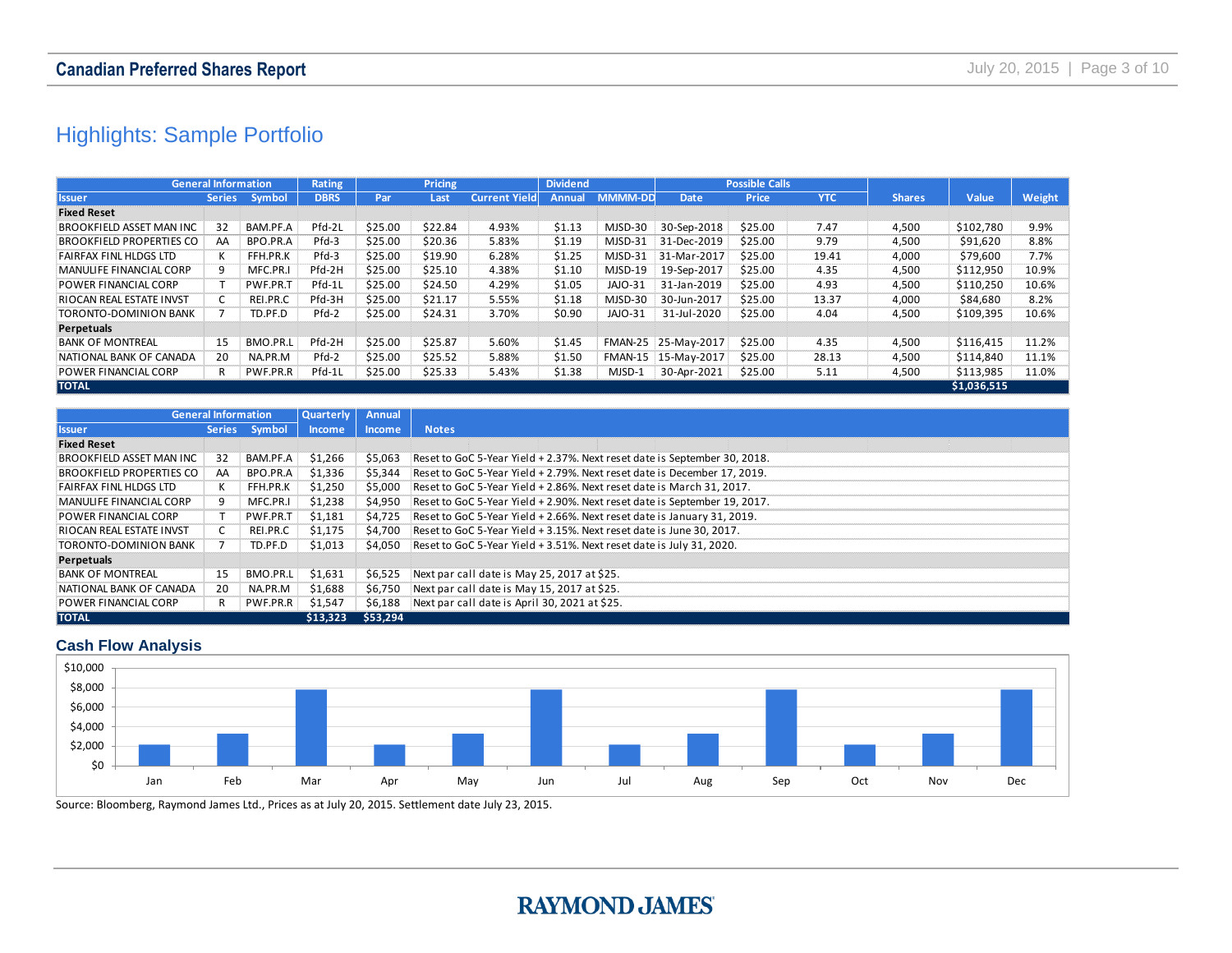### **Canadian Preferred Shares Report Canadian Preferred Shares Report July 20, 2015** | Page 4 of 10

### <span id="page-3-0"></span>Most Actively Traded

Trading volume data as at July 17, 2015. 30-Day = Average volume over past 30 days. 5-Day = Average volume over past 5 days

#### **Floating-Rate**

| llssuer                         | <b>Series</b> | <b>Symbol</b>    | $30$ -Day | $5 - Day$ |
|---------------------------------|---------------|------------------|-----------|-----------|
| <b>BOMBARDIER INC</b>           | R             | BBD.PR.B         | 13,550    | 32,499    |
| <b>BCF INC</b>                  | ΔI            | BCE.PR.J         | 12.131    | 2.537     |
| BANK OF MONTREAL                |               | BMO.PR.R         | 11,777    | 482       |
| BANK OF NOVA SCOTIA             | 21            | <b>BNS.PR.B</b>  | 11.681    | 17.952    |
| BANK OF NOVA SCOTIA             | つっ            | <b>BNS.PR.C.</b> | 9.600     | 44.668    |
| <b>BANK OF NOVA SCOTIA</b>      | 19            | BNS.PR.A         | 9.462     | 2.094     |
| TORONTO-DOMINION BANK           |               | TD.PR.T          | 8.806     | 5.061     |
| <b>BCF INC</b>                  | ΔŊ            | <b>BCF.PR.D</b>  | 8.683     | 5.083     |
| <b>BCF INC</b>                  | ΑF            | <b>BCF.PR.F</b>  | 7.930     | 5.950     |
| <b>BROOKFIELD ASSET MAN INC</b> |               | BAM.PR.B         | 7.903     | 7.899     |

#### **Retractable**

| <b>Issuer</b>                 | <b>Series</b> | <b>Symbol</b>   | $30 - Day$ | 5-Day  |
|-------------------------------|---------------|-----------------|------------|--------|
| LOBLAW COS LTD                | А             | L.PR.A          | 9,554      | 1,167  |
| <b>BROOKFIELD OFFICE PROP</b> |               | BPO.PR.J        | 8,003      | 13,560 |
| <b>DUNDEE CORP</b>            | 4             | DC.PR.C         | 6,179      | 4,202  |
| <b>BROOKFIELD OFFICE PROP</b> | н             | BPO.PR.H        | 5.243      | 20.230 |
| NOVA SCOTIA POWER INC         | D             | NSI.PR.D        | 4,548      | 771    |
| BIRCHCLIFF ENERGY LTD         |               | BIR.PR.C.       | 2.882      | 554    |
| <b>BROOKFIELD OFFICE PROP</b> | ĸ             | <b>BPO.PR.K</b> | 1.683      | 957    |
| CANADIAN GENL INVESTMENT      |               | CGLPR.D         | 836        | 625    |
| <b>FORTIS INC.</b>            | F             | FTS.PR.F        | 778        | 365    |
| <b>BROOKFIELD INVESTMENTS</b> |               | <b>BRN.PR.A</b> | 497        | 100    |
| CANADIAN GENL INVESTMENT      |               | CGI.PR.C        | 437        | 130    |

#### **Perpetual**

| <b>Issuer</b>              | <b>Series</b> | <b>Symbol</b> | $30 - Day$ | 5-Day  |
|----------------------------|---------------|---------------|------------|--------|
| <b>BANK OF NOVA SCOTIA</b> | 15            | BNS.PR.M      | 23,120     | 24,464 |
| BANK OF NOVA SCOTIA        | 14            | BNS.PR.I      | 18,273     | 4.923  |
| GREAT-WEST LIFECO INC      | F             | GWO.PR.F      | 16.824     | 864    |
| ROYAL BANK OF CANADA       | AA            | RY PR A       | 16,676     | 18.273 |
| POWER FINANCIAL CORP       |               | PWF.PR.I      | 14.182     | 12,418 |
| BROOKFIELD ASSET MAN INC   | 36            | BAM.PF.C.     | 10,353     | 17.192 |
| MANULIFF FINANCIAL         | ว             | MFC.PR.B      | 10.034     | 14.444 |
| <b>BANK OF MONTREAL</b>    | 15            | BMO.PR.I      | 9.936      | 4.079  |
| ROYAL BANK OF CANADA       | AB            | RY.PR.B       | 8.613      | 6,846  |
| CANADIAN UTILITIES LTD     | rr            | CU.PR.F       | 8.382      | 5.085  |

#### **Fixed-Reset**

| llssuer                    | <b>Series</b> | <b>Symbol</b>   | $30 - Day$ | 5-Day  |
|----------------------------|---------------|-----------------|------------|--------|
| <b>BCE INC</b>             | ΑI            | BCE.PR.I        | 33,453     | 7.600  |
| <b>ENBRIDGE INC</b>        | n             | FNB.PR.D        | 29,495     | 19,446 |
| SHAW COMMUNICATIONS INC    |               | SIR PR A        | 26,772     | 12.132 |
| <b>BCF INC</b>             | ΔК            | <b>BCF.PR.K</b> | 26.223     | 42,685 |
| <b>BANK OF NOVA SCOTIA</b> | 32            | BNS.PR.Z        | 25.375     | 31.266 |
| <b>ENBRIDGE INC</b>        |               | FNB.PR.T        | 25,295     | 11.795 |
| <b>ENBRIDGE INC</b>        |               | <b>FNB.PR.F</b> | 24.463     | 17.551 |
| <b>BANK OF MONTREAL</b>    |               | BMO.PR.S        | 23,708     | 19.975 |
| <b>ENBRIDGE INC</b>        |               | ENB.PF.C        | 23,381     | 13,627 |
| <b>ENBRIDGE INC</b>        | R             | ENB.PR.B        | 22.886     | 58.948 |

### <span id="page-3-1"></span>Credit Rating Changes

#### **DBRS Ratings Changes**

| <b>Company Name</b>         | <b>Date</b> | <b>Rating Type</b>     | <b>Curr Rtg</b> | Last Rtg  |
|-----------------------------|-------------|------------------------|-----------------|-----------|
| Emera Inc                   | 11-Mar-2015 | <b>Preferred Stock</b> | <b>PH-3H</b>    | $Pfd-3H*$ |
| Brompton Oil Split Corp     | 24-Feb-2015 | Preferred Stock        | Pfd-3H          |           |
| Big Bank Big Oil Split Corp | 06-Feb-2015 | Preferred Stock        | -* IC-hft       | Pfd-21    |
|                             |             |                        |                 |           |

Source: Bloomberg, WR = Withdrawn Rating,NR = No rating has been requested.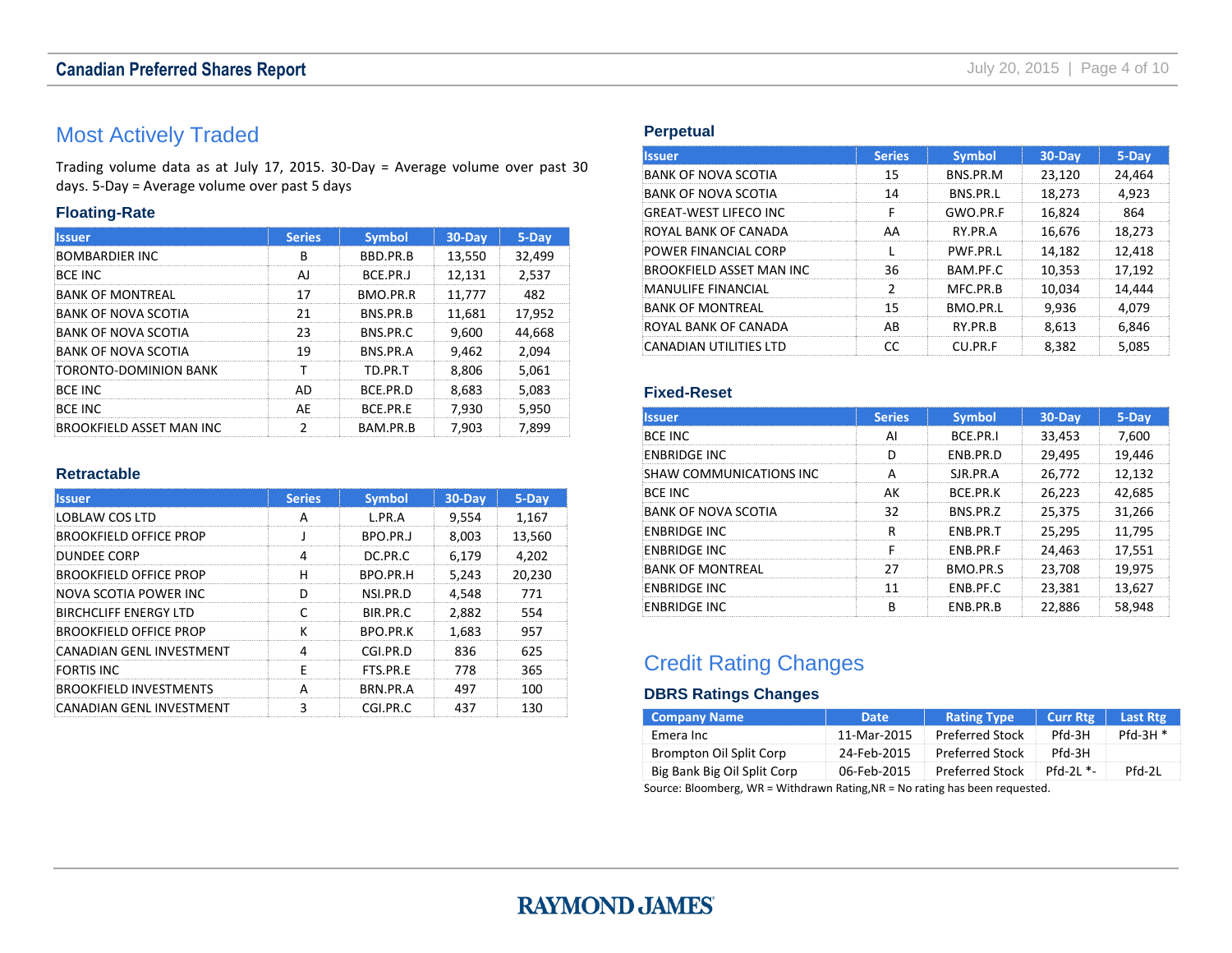#### **Canadian Preferred Shares Report Canadian Preferred Shares Report July 20, 2015** | Page 5 of 10

#### <span id="page-4-0"></span>New Issues

#### **AIMIA, Series 2**

- **Symbol:** AIM.PR.B
- **Type:** Floating, Cumulative
- **Issue:** \$25.00 | 2.9 million shares | March 31, 2015
- **Rating:** Pfd-3L (DBRS)
- **Dividend:** MJSD-31
- **Notes:** Coupon resets every quarter @+3.75% over 3-Month Government of Canada bond yield.

#### **Bank of Montreal, Series 33**

- **Symbol:** BMO.PR.Y
- **Type:** Fixed-Reset, Non-Cumulative
- **Issue:** \$25.00 | 8.0 million shares | June 5, 2015
- **Rating:** Pfd-2 (DBRS)
- **Dividend:** \$0.95 | FMAN-24
- **Notes:** Coupon is 3.80% until Aug 25, 2020, thereafter resets every 5 years @+2.71% over 5‐year Government of Canada bond yield.

#### **Bank of Nova Scotia, Series 31**

- **Symbol:** BNS.PR.D
- **Type:** Floating, Non-Cumulative
- **ISSUE:** \$25.00 | 4.5 million shares | April 26, 2015
- **Rating:** NR (DBRS)
- **Dividend:** JAJO-26
- **Notes:** Coupon resets every quarter @+1.00% over 3-Month Government of Canada bond yield.

#### **Brookfield Renewable Power, Series 2**

- **Symbol:** BRF.PR.B
- **Type:** Floating, Cumulative
- **ISSUE:** \$25.00 | 4.5 million shares | May 1, 2015
- **Rating:** Pfd-3H (DBRS)
- **Dividend:** JAJO-31
- **Notes:** Coupon resets every quarter @+2.62% over 3-Month Government of Canada bond yield.

#### **Element Financial, Series G**

- **Symbol:** EFN.PR.G
- **Type:** Fixed-Reset, Cumulative
- **Issue:** \$25.00 | 6.9 million shares | May 29, 2015
- **Rating:** NR (DBRS)
- **Dividend:** \$1.63 | MJSD-31
- **Notes:** Coupon is 6.50% until Sept 30, 2020, thereafter resets every 5 years @+5.34% over 5‐year Government of Canada bond yield.

#### **Fairfax Financial Holdings, Series F**

- **Symbol:** FFH.PR.F
- **Type:** Floating, Cumulative
- **Issue:** \$25.00 | 3.5 million shares | March 31, 2015
- **Rating:** Pfd-3 (DBRS)
- **Dividend:** MJSD-31
- **Notes:** Coupon resets every quarter @+3.15% over 3-Month Government of Canada bond yield.

#### **Fortis, Series I**

- **Symbol:** FTS.PR.I
- **Type:** Floating, Cumulative
- **Issue:** \$25.00 | 3.0 million shares | June 2, 2015
- **Rating:** Pfd-2L (DBRS)
- **Dividend:** MJSD-1
- **Notes:** Coupon resets every quarter @+1.45% over 3-Month Government of Canada bond yield.

#### **Husky Energy, Series 7**

- **Symbol:** HSE.PR.G
- **Type:** Fixed-Reset, Cumulative
- **Issue:** \$25.00 | 6.0 million shares | June 17, 2015
- **Rating:** Pfd-2L (DBRS)
- **Dividend:** \$1.15 | MJSD-31
- **Notes:** Coupon is 4.60% until June 30, 2020, thereafter resets every 5 years @+3.52% over 5‐year Government of Canada bond yield.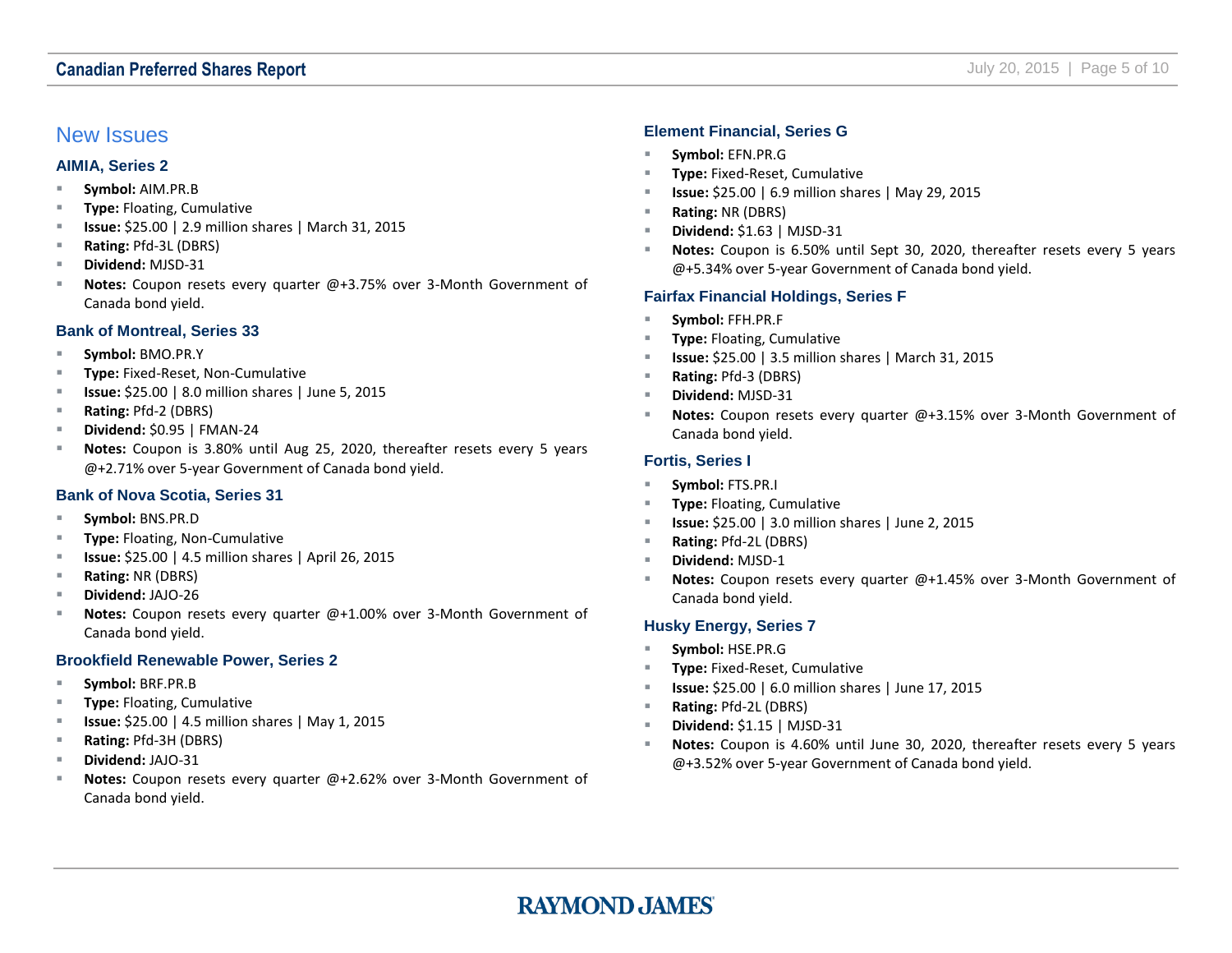#### **Loblaw Cos, Series B**

- **Symbol:** L.PR.B
- **Type:** Perpetual, Cumulative
- **ISSUE:** \$25.00 | 9.0 million shares | June 9, 2015
- **Rating:** Pfd-3 (DBRS)
- **Dividend:** \$1.33 | MJSD-31
- **Notes:** Coupon is 5.00%. Par call on June 30, 2024 at \$25.

#### **Pembina Pipeline, Series 9**

- **Symbol:** PPL.PR.I
- **Type:** Fixed-Reset, Cumulative
- **Issue:** \$25.00 | 9.0 million shares | April 10, 2015
- **Rating:** Pfd-3 (DBRS)
- **Dividend:** \$1.19 | MJSD-1
- **Notes:** Coupon is 4.60% until Dec 1, 2020, thereafter resets every 5 years @+3.91% over 5‐year Government of Canada bond yield.

#### **Royal Bank of Canada, Series BH**

- **Symbol:** RY.PR.N
- **Type:** Perpetual, Non-Cumulative
- **Issue:** \$25.00 | 6.0 million shares | June 5, 2015
- **Rating:** Pfd-2 (DBRS)
- **Dividend:** \$1.23 | FMAN-24
- **Notes:** Coupon is 4.90%. Par call on Nov 24, 2024 at \$25.

#### **Sun Life Financial, Series J**

- **Symbol:** SLF.PR.J
- **Type:** Floating, Non-Cumulative
- **Issue:** \$25.00 | 6.0 million shares | June 30, 2015
- **Rating:** Pfd-2H (DBRS)
- **Dividend:** MJSD-31
- **Notes:** Coupon resets every quarter @+1.41% over 3-Month Government of Canada bond yield.

#### **TD Bank, Series 9**

- **Symbol:** TD.PF.E
- **Type:** Fixed-Reset, Non-Cumulative
- **Issue:** \$25.00 | 8.0 million shares | April 25, 2015
- **Rating:** Pfd-2 (DBRS)
- **Dividend:** \$0.93 | JAJO-31
- **Notes:** Coupon is 3.70% until Oct 31, 2020, thereafter resets every 5 years @+2.87% over 5‐year Government of Canada bond yield.

#### **TransCanada, Series H**

- **Symbol:** TRP.PR.H
- **Type:** Floating, Cumulative
- **Issue:** \$25.00 | 5.5 million shares | June 30, 2015
- **Rating:** NR (DBRS)
- **Dividend:** MJSD-1
- **Notes:** Coupon resets every quarter @+1.28% over 3-Month Government of Canada bond yield.

#### **Veresen, Series 9**

- **Symbol: VSN.PR.E**
- **Type:** Fixed-Reset, Cumulative
- **Issue:** \$25.00 | 8.0 million shares | April 1, 2015
- **Rating:** Pfd-3 (DBRS)
- **Dividend:** \$1.25 | JAJO-31
- **Notes:** Coupon is 5.00% until June 30, 2020, thereafter resets every 5 years @+4.27% over 5‐year Government of Canada bond yield.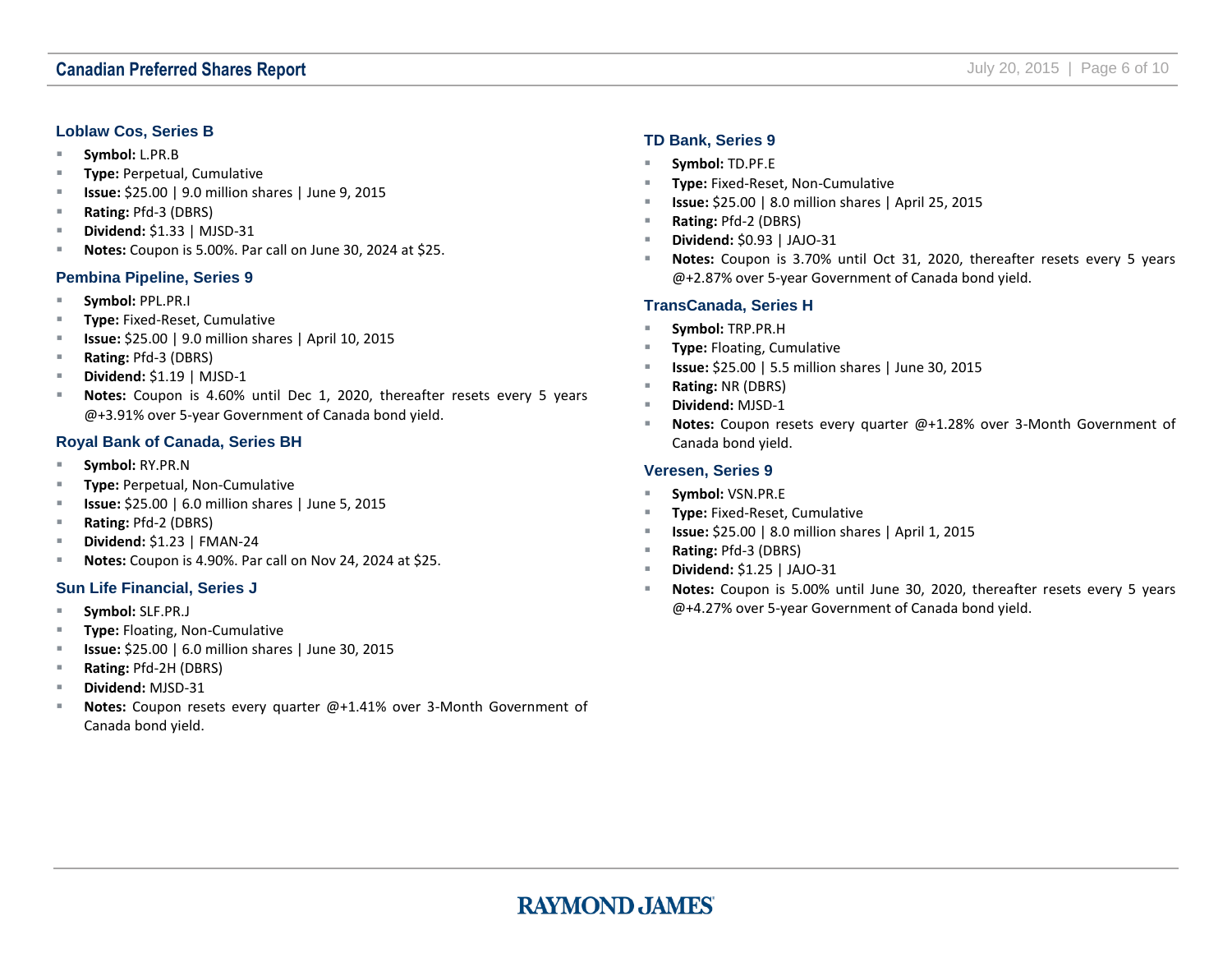### **Canadian Preferred Shares Report Canadian Preferred Shares Report July 20, 2015** | Page 7 of 10

### <span id="page-6-0"></span>Appendix A: Yield Tables

**Yields tables are included as a separate report/attachment, and are also available on a daily basis from the Fixed Income Group of Raymond James Ltd.**

### <span id="page-6-1"></span>Appendix B: Credit Ratings Comparisons

| <b>DBRS</b>  | <b>S&amp;P</b> | <b>S&amp;P Global</b> | <b>Description</b>                                                                                    |
|--------------|----------------|-----------------------|-------------------------------------------------------------------------------------------------------|
| Pfd-1 (high) | $P-1$ (high)   | AA                    | Superior: High quality with minimal credit risk. Such a rating is back by strong earnings and balance |
| $Pfd-1$      | $P-1$          | AA-                   | sheet.                                                                                                |
| Pfd-1        | $P-1$          | $A+$                  |                                                                                                       |
| Pfd-1 (low)  | $P-1$ (low)    | A                     |                                                                                                       |
| Pfd-1 (low)  | $P-1$ (low)    | А-                    |                                                                                                       |
| Pfd-2 (high) | $P-2$ (high)   | BBB+                  | Satisfactory: Upper-medium grade and comes with moderate credit risk.<br>There is substantial         |
| $Pfd-2$      | $P-2$          | <b>BBB</b>            | protection of dividend and principal.                                                                 |
| Pfd-2 (low)  | $P-2$ (low)    | BBB-                  |                                                                                                       |
|              |                |                       | <b>Investment Grade Cut-Off</b>                                                                       |
| Pfd-3 (high) | $P-3$ (high)   | BB+                   | Adequate: Medium grade and comes with moderate credit risk. There may be speculative                  |
| Pfd-3        | $P-3$          | BB.                   | characteristics.                                                                                      |
| Pfd-3 (low)  | $P-3$ (low)    | BB-                   |                                                                                                       |
| Pfd-4 (high) | $P-4$ (high)   | B+                    | Speculative: substantial credit risk, and are speculative in nature. The protection of dividend and   |
| Pfd-4        | $P - 4$        | В                     | principal is uncertain, but especially so during times of economic adversity.                         |
| Pfd-4 (low)  | $P-4$ (low)    | <b>B-</b>             |                                                                                                       |
| Pfd-5 (high) | $P-5$ (high)   | $CCC+$                | Highly Speculative: Very high credit risk due to chance of default. The protection of dividend and    |
| Pfd-5        | $P-5$          | <b>CCC</b>            | principal is uncertain.                                                                               |
| Pfd-5 (low)  | $P-5$ (low)    | CCC-                  |                                                                                                       |
| Pfd-5 (low)  | cc             | <sub>CC</sub>         |                                                                                                       |
| Pfd-5 (low)  |                | $C+$                  |                                                                                                       |
| Pfd-5 (low)  |                |                       |                                                                                                       |
| Pfd-5 (low)  |                | C-                    |                                                                                                       |
| D            | D              | D                     | In Arrears: The lowest rated class. Low prospect for recovery of principal and interest.              |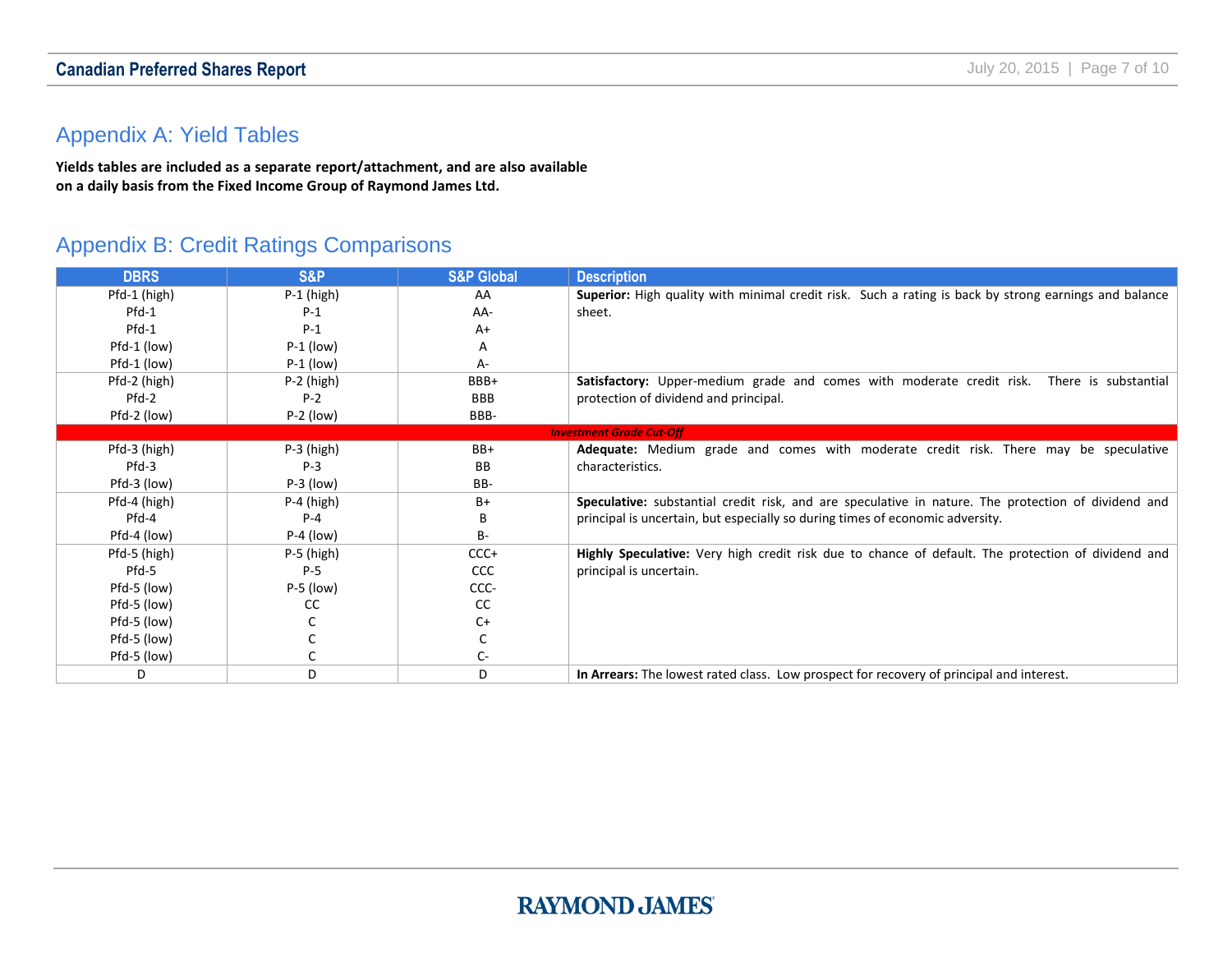### <span id="page-7-0"></span>Appendix C: Education and Glossary

#### **What are Preferred Shares?**

Preferred shares are equity securities that provide investors a fixed dividend which must be paid out before common share dividends are paid. Preferred shares have characteristics of both equity and debt instruments. The fixed dividend is stated by a coupon rate and is commonly paid out quarterly. In the event of a dissolution or liquidation of the issuer, preferred shareholders claims on assets are senior to common shareholders but behind debt holders.

#### **Preferred vs Common**

- **EXECT** Like most common shares, these are equity instruments which pay dividends
- **Potential for price appreciation but price is less volatile than common shares**
- Not able to participate in the upside profits from ownership of the company and usually have no voting rights unlike common shares

#### **Preferreds vs Debt Securities**

- React similarly to interest rates as bond instruments
- Many preferred shares are issued at a fixed par value
- Rated by the major credit rating agencies
- Redeemable for a set amount at the end of a fixed term
- **Typically pay a fixed dividend**

#### **What are the Benefits?**

- **Favourable tax treatment**: Better after-tax return for preferred share distributions from Canadian corporations; preferred dividends are less heavily taxed due to the dividend tax credit compared to interest which is fully taxable as income under Canadian federal and provincial legislation.
- **Higher yield than other fixed income products**: Preferreds tend to have higher yields than other fixed income products such as bonds since distributions are less assured. Yields are not guaranteed but many major public companies will meet preferred share obligations even in times of losses. However, some issuers have the right to defer (or suspend) payment of dividends upon financial hardship.
- **Price stability compared to common shares**: Less volatility in price of preferreds.

 **Addresses reinvestment risk**: available in longer terms unlike money market products such as GICs

#### **What are the Drawbacks?**

- **Interest Rate Risk**: Many preferreds pay a fixed rate distribution similar to fixed income securities; there is an inverse relationship between changes in interest rates and the price of the preferred shares. Price sensitivity of the preferreds is greater for longer terms and for lower coupon rates. Preferreds are less price sensitive to interest rate fluctuations than bonds.
- **Call Risk**: Callable preferreds tend to have higher yield to maturities given the call risk. However, the call risk is a disadvantage to the investor for the following reasons: future dividend income stream is uncertain, reinvestment risk for the investor since the issuer often exercises the call provision when interest rates have fallen in order to refinance at lower rates. Callable issues are unlikely to appreciate in price when interest rates fall and possibly decline below the call price given a significant rise in rates.
- **Credit Risk**: Independent agencies such as the Dominion Bond Rating Service (DBRS), and Standard & Poor's (S&P), assess an issuer's ability to fulfill its obligations and assign a credit rating. A decline in credit quality can negatively impact the price of preferreds and the dividend policy of the issuer.
- **Liquidity Risk**: Preferreds often have light trading volumes, i.e. "thin" markets. This lack of liquidity can cause exaggerated swings in price when buy or sell volumes pick up from normal levels.

#### **What to Look for in Buying Preferreds?**

- **Credit Quality**: Higher quality preferreds provide higher assurance of a dependable income stream. The price of preferred shares is likely to erode much more upon the issuer facing financial difficulty than from a shift in rates. High credit quality preferreds are rated P1 and P2 by DBRS.
- **Yield to Call/Redemption**: This is the yield shown to a call date or reset date.
- **Liquidity**: Certain issuers are more easily purchased or sold on the market due to higher liquidity. The size of the initial preferred offering can influence liquidity. In general, the larger the issuance size, the better the liquidity.
- **Diversification**: Selecting preferreds in different industries and with different features can help provide balance and flexibility to an investor.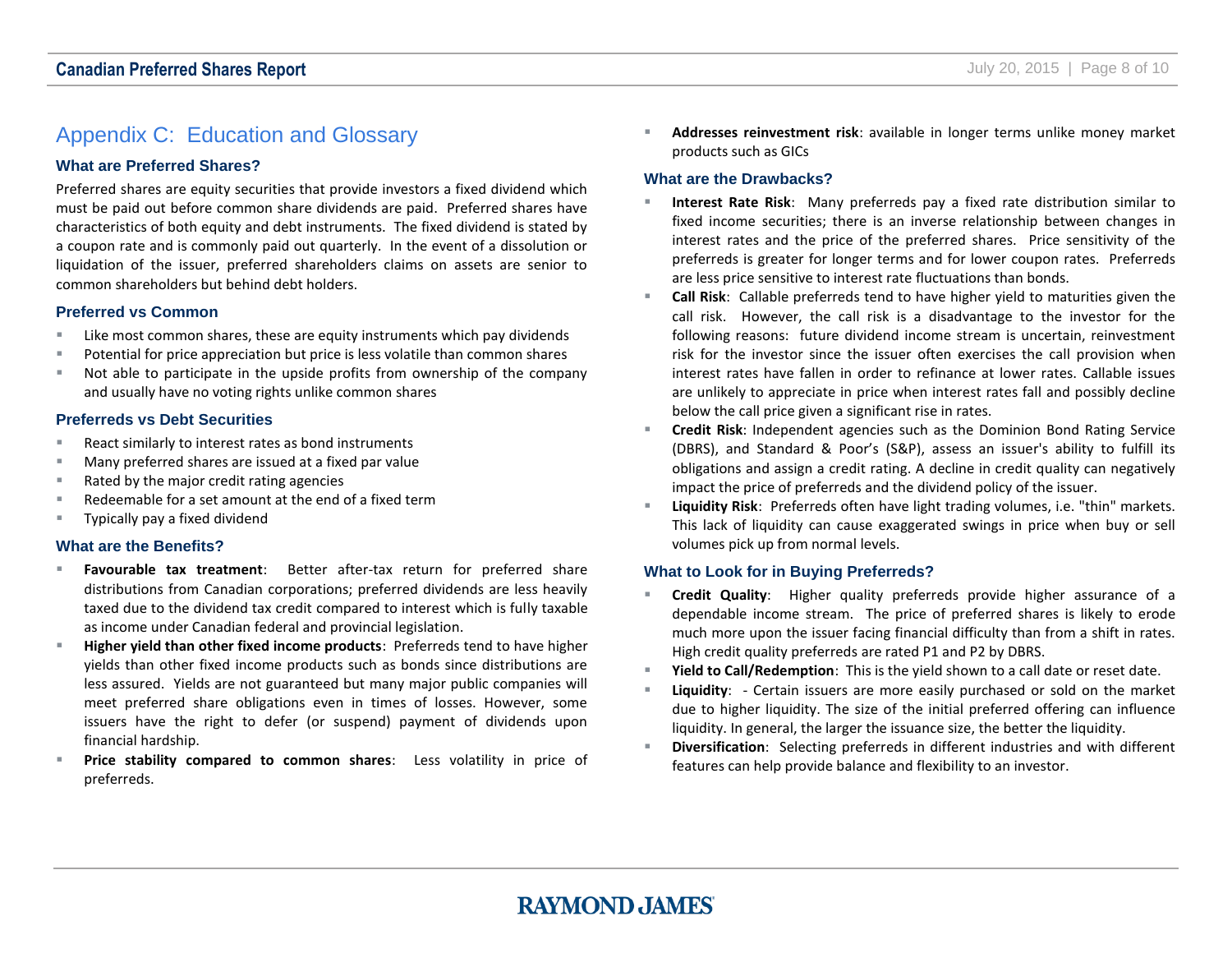#### **Types of Preferred Shares**

Preferreds can be structured in a variety of ways based on a combination of features related to the 1) term or maturity (fixed or no maturity date), 2) payment provision (fixed or floating rate), 3) dividend policy (cumulative or non-cumulative), and 4) other unique qualities. It is easy to see that there can be a number of different combinations of the different features for preferred shares which give the holder/issuer different rights. Therefore, prior to investing in preferred shares, it is important to understand the specific features of the particular preferred share issuance. The following is a description of the different types of preferred shares.

#### **1. Term to Maturity**

- *Perpetual/straight preferreds* have no fixed maturity date, the stated dividend rate is paid in perpetuity. Although the issuer does have redemption rights.
- *(Hard) Retractable/term* preferreds have a set maturity date at the time of issue, the investor would get back his capital investment at the end of the specified period.
- *Soft Retractable* preferreds pay out the retraction amount either as cash or an equivalent amount in common shares of the issuer, at the option of the issuer. Typically, the stock price used to calculate the number of common shares is 95% of the average price of the common shares in a time period before the retraction occurs.
- **2. Payment Provision**
- *Fixed Rate* preferreds have a fixed dividend at issue date, can be a fixed dollar value of a stated percentage of par value, normally paid quarterly
- *Floating Rate* preferreds offer a floating dividend tied to a benchmark, typically as a percentage of the bank prime rate
- *Resettables* pay a fixed dividend rate for a specified period, usually for five years after their date of issue. On and after that date and on every fifth anniversary, if the issue is not redeemed by the issuer, the holder has the option to either receive a floating-rate dividend, or exchange the series for a further series of a fixed-rate preferred.
- **3. Dividend Policy**
- *Cumulative* means any missed dividends are accumulated and paid in full before common dividends are paid or preferred shares are redeemed.
- *Non-cumulative* means dividends are paid only when declared and to do not accumulate if missed. The trend in the marketplace has been issuances with non-cumulative preferred shares.

#### **4. Other Features**

- *Convertible* preferreds allow the holder to convert the preferreds into common shares based on a specified conversion formula, there are not many of these in the market nowadays.
- *Redeemable or Callable* features allow the issuer to reserve the right to redeem or "buy back" shares at a predetermined price after a specific date. A small premium above the par value per share is often paid as compensation to the investor when the shares are called. Non-callables, which are rare, cannot be called or redeemed as long as the issuing company is in existence.

There are a couple of other types of preferred shares which have characteristics which are quite different from conventional preferred shares and are described below.

- *Deferred Preferred Shares* are non-dividend-paying preferred shares, similar to strip bonds, the shares are redeemed at a set par value on a set date in the future. However, unlike strip bonds, the accrued dividends (the dividend premium) on a deferred preferred share are not subject to yearly tax. When the holder is an individual, such dividends do not qualify for the gross-up and dividend tax credit rules normally applicable to dividends received by individuals from taxable Canadian corporations. If the preferred is held to redemption, the accrued dividends are fully taxable as interest income.
- *Synthetic Preferreds (Split Shares, Structured, Equity Dividend Shares)* are preferreds where holders give up the right to all capital gains to common shareholders while receiving all the dividends on the common shares. The maturity values of such structured shares are dependent upon the value of the underlying common. Another feature of many Split Shares is a possible early redemption date.